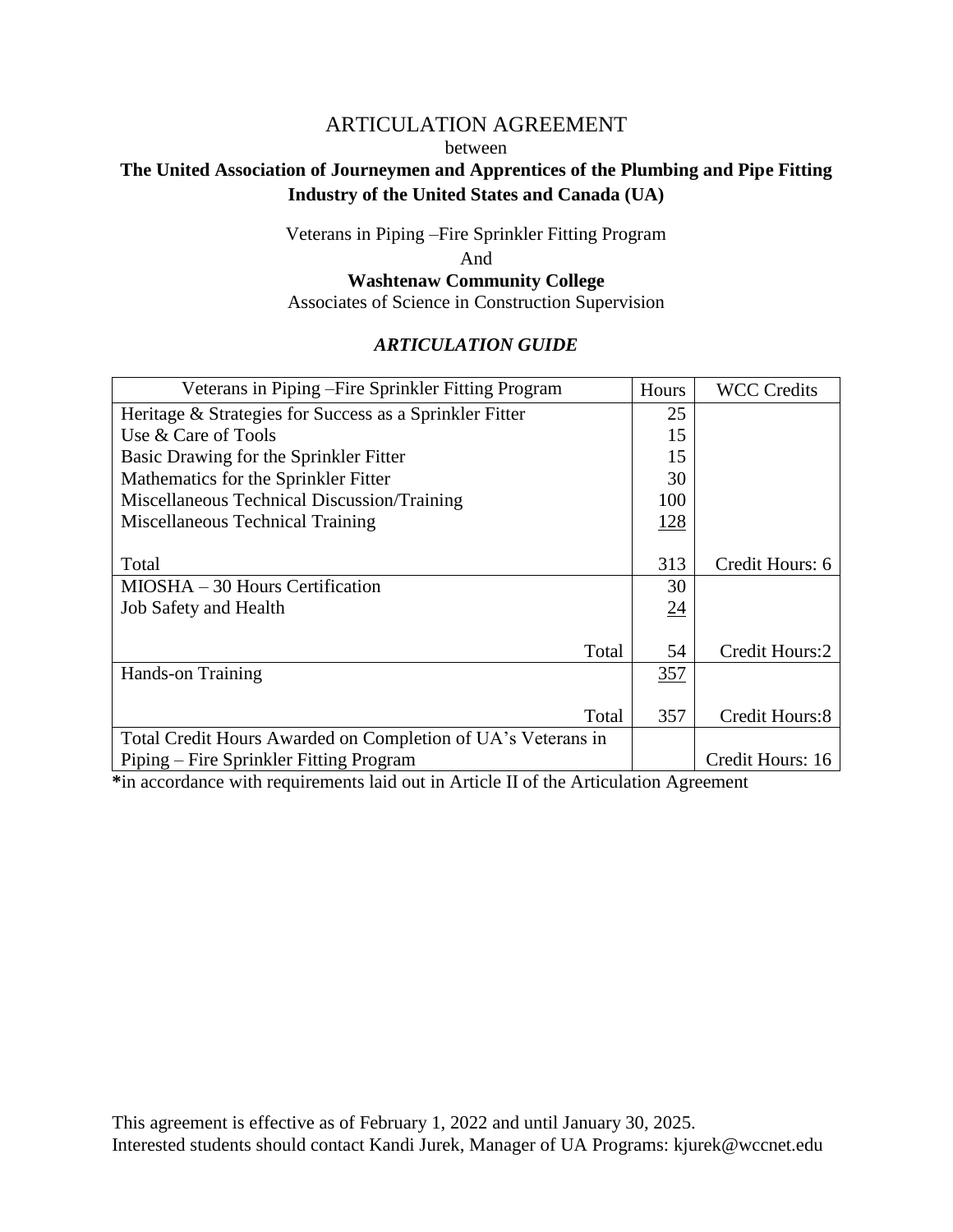# ARTICULATION AGREEMENT between **The United Association of Journeymen and Apprentices of the Plumbing and Pipe Fitting Industry of the United States and Canada (UA)**

Veterans in Piping –HVACR Program

and

### **Washtenaw Community College** Associates of Science in Construction Supervision

## *ARTICULATION GUIDE*

| Veterans in Piping - HVACR Program                           | Hours      | <b>WCC Credits</b> |
|--------------------------------------------------------------|------------|--------------------|
| Use & Care of Tools                                          | 16         |                    |
| <b>Standards for Excellence</b>                              | 12         |                    |
| <b>HVAC Student Set</b>                                      | 72         |                    |
| <b>Conservation and Safe Handling of Refrigerants</b>        | 80         |                    |
| <b>Refrigeration Manual</b>                                  | 72         |                    |
| <b>Basic Electricity Manual</b>                              | 70         |                    |
| <b>Customer Service Manual</b>                               | 8          |                    |
| Solder and Brazing Manual                                    | 30         |                    |
| <b>Related Math</b>                                          | 18         |                    |
| <b>Electrical Controls for Mechanical Equipment Diagrams</b> | 8          |                    |
|                                                              |            |                    |
| Total                                                        | 386        | Credit Hours: 8    |
| MIOSHA - 30 Hours Certification                              | 30         |                    |
| <b>Job Safety and Health</b>                                 | 8          |                    |
| <b>First Aid CPR/AED</b>                                     | 16         |                    |
|                                                              |            |                    |
| Total                                                        | 54         | Credit Hours:2     |
| Hands-on Training                                            | <u>250</u> |                    |
|                                                              |            |                    |
| Total                                                        | 357        | Credit Hours: 6    |
| Total Credit Hours Awarded on Completion of UA's Veterans in |            |                    |
| Piping – HVACR Program                                       |            | Credit Hours: 16   |

**\***in accordance with requirements laid out in Article II of the Articulation Agreement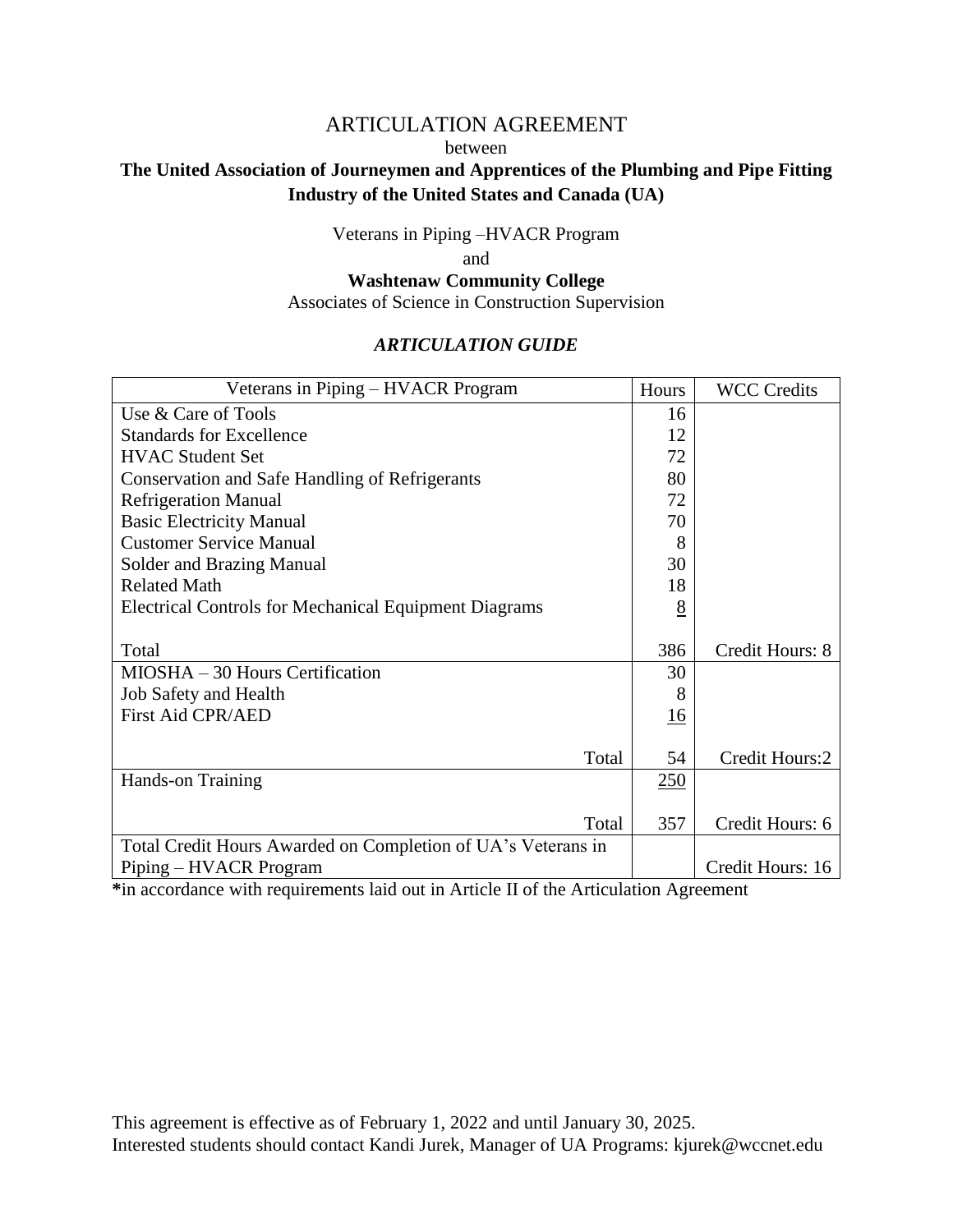# ARTICULATION AGREEMENT between **The United Association of Journeymen and Apprentices of the Plumbing and Pipe Fitting Industry of the United States and Canada (UA)**

Veterans in Piping –Welding Program

and

# **Washtenaw Community College**

Associates of Science in Construction Supervision

## *ARTICULATION GUIDE*

| Veterans in Piping – Welding Program                         | Hours           | <b>WCC Credits</b> |
|--------------------------------------------------------------|-----------------|--------------------|
| Use & Care of Tools                                          | 16              |                    |
| <b>Standards for Excellence</b>                              | 6               |                    |
| Related Math                                                 | 24              |                    |
| Oxy-Fuel Cutting and Welding and Shielded Metal Arc Welding  | 64              |                    |
| Gas Tungsten Arc Welding                                     | 64              |                    |
|                                                              |                 |                    |
| Total                                                        | 150             | Credit Hours: 3    |
| MIOSHA – 30 Hours Certification                              | 30              |                    |
| <b>Job Safety and Health</b>                                 | $\overline{24}$ |                    |
|                                                              |                 |                    |
| Total                                                        | 54              | Credit Hours:2     |
| <b>Hands-on Training</b>                                     | 492             |                    |
|                                                              |                 |                    |
| Total                                                        | 492             | Credit Hours: 11   |
| Total Credit Hours Awarded on Completion of UA's Veterans in |                 |                    |
| Piping – Welding Program                                     |                 | Credit Hours: 16   |

**\***in accordance with requirements laid out in Article II of the Articulation Agreement